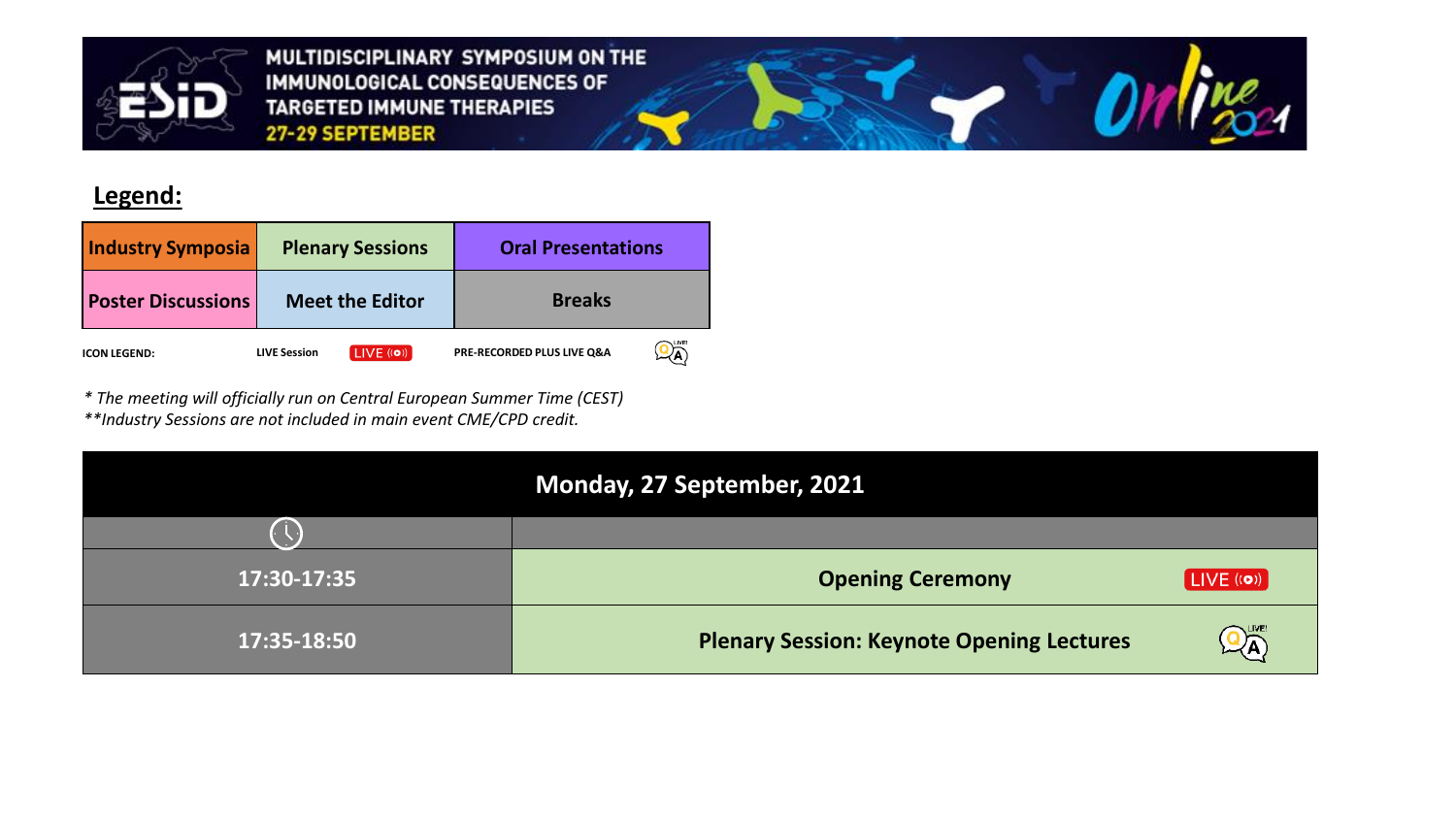| Tuesday, 28 September, 2021 |                                                                                                                 |                                                                                                  |                                                                                                                 |                                                                                                                            |                                               |
|-----------------------------|-----------------------------------------------------------------------------------------------------------------|--------------------------------------------------------------------------------------------------|-----------------------------------------------------------------------------------------------------------------|----------------------------------------------------------------------------------------------------------------------------|-----------------------------------------------|
|                             |                                                                                                                 |                                                                                                  |                                                                                                                 |                                                                                                                            |                                               |
| 09:00-10:55                 | <b>Plenary Session: B/Plasma Cell</b><br><b>Depleting Therapies</b>                                             | $\mathbf{Q}_{\mathbf{A}}^{\text{\tiny LNE}}$                                                     |                                                                                                                 |                                                                                                                            |                                               |
| 10:55-11:15                 | Visit the Exhibition and the Poster Gallery                                                                     |                                                                                                  |                                                                                                                 |                                                                                                                            |                                               |
| 11:15-12:30                 | <b>Oral Presentation Session - B/Plasma</b><br><b>Cell Depleting Therapies No.1</b><br>$\overline{\mathcal{A}}$ |                                                                                                  | <b>Oral Presentation Session -</b><br><b>B/Plasma Cell Depleting</b><br><b>Therapies No.2</b>                   |                                                                                                                            | $\mathbf{Q}_{\mathbf{A}}^{\text{\tiny{LWE}}}$ |
| 12:30-13:00                 | <b>Lunch Break</b>                                                                                              |                                                                                                  |                                                                                                                 |                                                                                                                            |                                               |
| 13:00-14:00                 |                                                                                                                 |                                                                                                  | <b>Industry Symposia</b>                                                                                        |                                                                                                                            |                                               |
| 14:15-15:30                 | <b>Oral Presentation Session -</b><br><b>Inflammation: Complement Targeting Therapies</b><br>and Novel PIDs     |                                                                                                  |                                                                                                                 | <b>Oral Presentation Session -</b><br><b>COVID19</b>                                                                       |                                               |
| 15:30-16:00                 | Visit the Exhibition and the Poster Gallery                                                                     |                                                                                                  |                                                                                                                 |                                                                                                                            |                                               |
| 16:00-17:35                 | <b>Plenary Session: Complement-Directed</b><br><b>Therapies</b>                                                 |                                                                                                  |                                                                                                                 |                                                                                                                            |                                               |
| 17:35-18:00                 | Visit the Exhibition and the Poster Gallery                                                                     |                                                                                                  |                                                                                                                 |                                                                                                                            |                                               |
| 18:00-18:35                 | <b>E-Poster Discussion:</b><br><b>Secondary Antibody</b><br><b>Deficiency No.1</b><br>LIVE ((o))                | <b>E-Poster Discussion:</b><br><b>Secondary Antibody</b><br><b>Deficiency No.2</b><br>[LIVE (o)] | <b>E-Poster Discussion:</b><br><b>Cytokine Directed</b><br>and JAK-Inhibitors<br><b>Therapies</b><br>LIVE ((o)) | <b>E-Poster Discussion:</b><br><b>Secondary Immunodeficiencies</b><br>&<br><b>The Effects and Consequences</b><br>of COVID | LIVE (o)                                      |